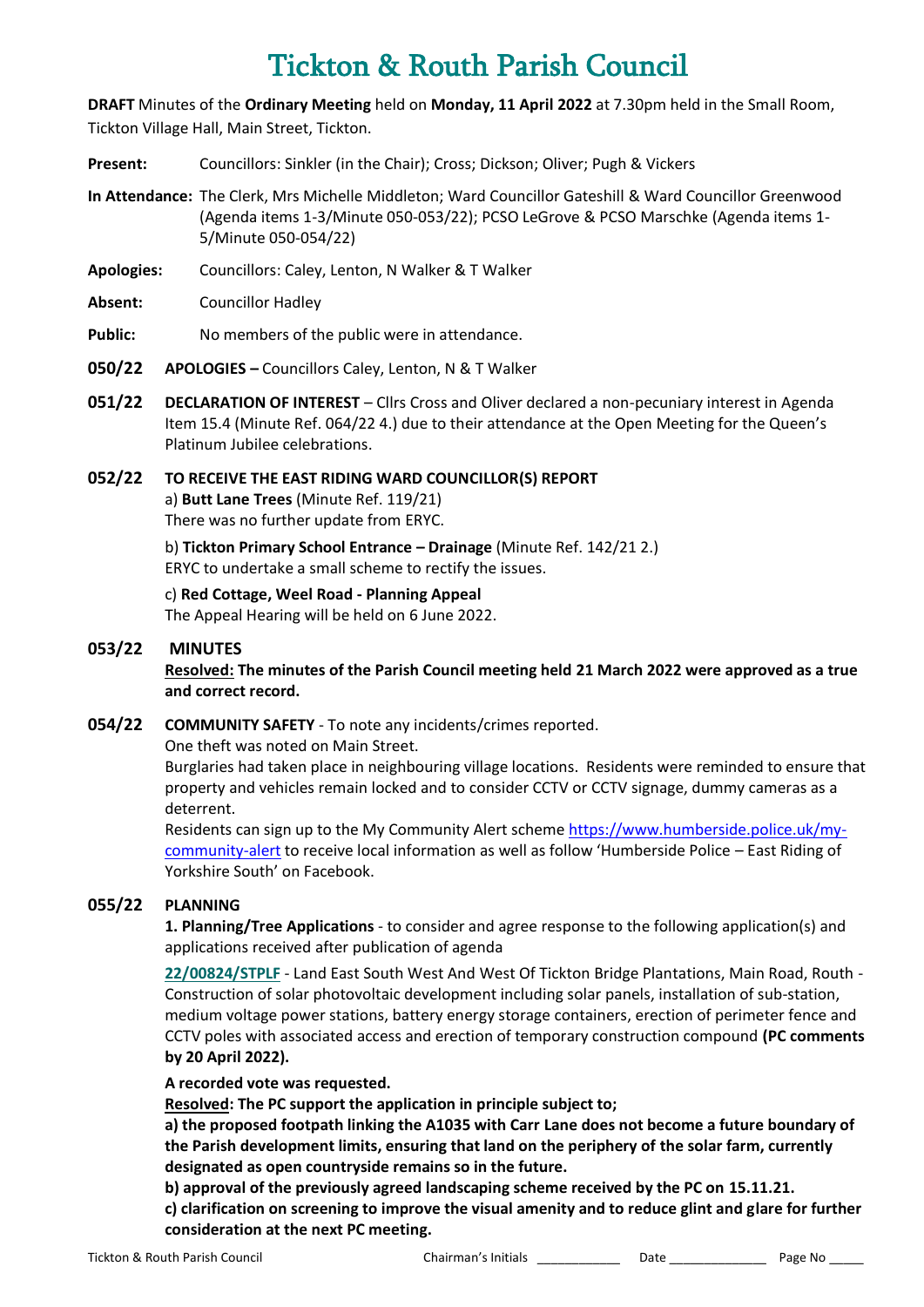**Recorded vote: In favour (4) – Cllrs: Dickson; Oliver; Pugh & Vickers. Against (1) – Cllr Cross. Abstained (1) – Cllr Sinkler.**

**2. Planning Decisions -** to note any decisions received from ERYC - No planning decisions were received.

**3. Planning Enforcement -** To consider any enforcement matters.

- a) To consider any new matters None received.
- b) To receive updates on current matters;
- 18/00776/UNUSE Red Cottage ERYC served an Enforcement Notice.
- 20/01087/UWORK3 Land West Of Red Cottage 1 road plainings no update.
- 21/00884/UNUSE3 Land South Of 20 Carr Lane caravans and Bell top now removed.
- 20/01294/BRCON3 Land East Of The New Inn 31 Main Street the planning application 21/02176/PLF has an extension of time until 14/04/2022. 22/00228/BRCON3 - 280 Hull Bridge Road - ERYC was unable to confirm if the driveway leading to the garage complies with approved plans at this stage, as the property is only partially constructed at this point. The applicant is in breach of planning condition 2 which states that no development should take place above DPC until the materials to be used in the construction have been agreed in writing with the LPA.
- **056/22 CONSULTATIONS** To consider response to consultations received. None received.

## **057/22 MOTIONS PROPOSED BY COUNCILLORS**

a) Councillor Oliver proposed that the PC considered requesting ERYC to review cyclist dismount/other appropriate signage at Hull Bridge based on information on link: <https://cycleseahaven.org.uk/cyclists-dismount-signs/>

# **Resolved: Deferred.**

b) Councillor Oliver proposed that the PC support a new parish/community magazine, providing 1 representative as co-editor of community content.

**Resolved: The Parish Council agreed to support the new community magazine. Cllr Vickers nominated and Cllr Dickson seconded a proposal for Cllr Oliver to be appointed as the Parish Council representative as co-editor. Tickton Primary School to be invited to contribute.**

**058/22 FLOOD ALLEVIATION** – no updates to report.

#### **059/22 WORKING GROUPS & PC REPRESENTATIVES**

**1. Community Led Housing –** The group has now opened a bank account.

**2. Young People's Provision –** Cllr Vickers confirmed that the RWF grant application has been submitted by ERVAS.

**3. Defibrillator Group -** No updates to report.

**4. Village Hall –** No updates to report.

**5. Parish Development** – to receive update from Cllr Vickers and to consider recommendations; **a) Proposed Community Benefit Fund** – To consider setting up a Working Group and to approve TOR.

**Resolved: The PC agreed to set up a Working Group and approved the Terms of Reference.**

**b) The Community Woodland/Orchard Grant Funded Project** - To approve additional Stage 1 tree works @ a cost of £350 and to consider Stage 2 @ a cost of £890 for Yorkshire Treecraft to clear vegetation in preparation for planting the Orchard on obtaining permissions.

**Resolved**: **The PC approved the additional costs of £350 to complete stage 1 tree works and £890 for Yorkshire Treecraft to undertake Stage 2 vegetation clearance subject to obtaining permissions.** 

**c) Weel Climbing Frame** – To consider and approve quotes to remove play equipment for safety reasons and to backfill with top soil/grass seed to level area.

**Resolved: To PC agreed to defer a decision and to arrange a site visit with the Clerk and Chairman in order to progress.**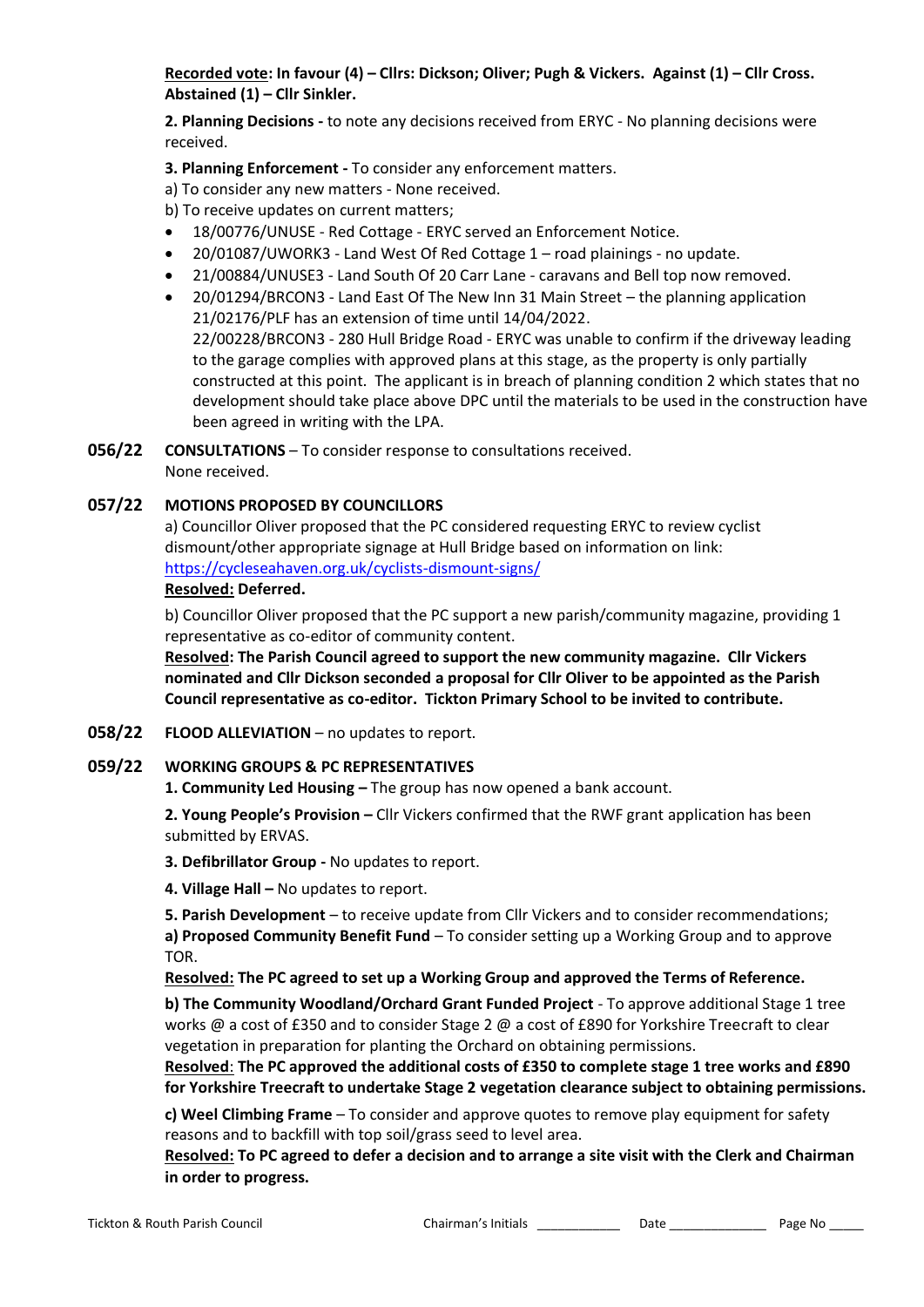**d) St Pauls Green** - To consider arranging a site meeting with ERYC grounds maintenance to discuss our concerns and proposed immediate improvements.

**Resolved: The PC granted approval for the Parish Development Working Group to arrange a site meeting with ERYC to discuss concerns and proposed immediate improvements.**

#### **060/22 PARISH MATTERS**

**1. Refuse Collections (Litter Bins)** – To receive update

ERYC confirmed that issues relating to frequency of emptying litter bins is being resolved. In the interim, if bins are full, residents were politely asked to dispose of any waste at home to prevent overspill onto footpaths.

**2. Tickton Pre-school & Playpals Community Garden Agreement** – To receive signed Agreement. The Agreement was received and signed by the Chairman.

**3. Public Spaces Protection Order Review** – To note delegated decision and consider any actions. As part of the review, the PC were informed that sites 2 (Tickton Children's Play Area, Tickton Village Field) and 3 (GL Cullington Field Play Area) do not currently meet the required criteria for enforcement. To enable ERYC to enforce a dog exclusion offence there must be the correct signage and a clear demarcation of the children's play area from any wider grassed field. This needs to have a fence that fully surround the play area and built in a way to stop dogs accidently straying into the play area. The PC was offered two options;

Option A: Remove the play areas from the PSPO and only reinstate after they meet the correct standard. This could be done at the next 3 yearly review after completion.

Option B: Commit to getting the correct fencing in place within the next 12 months and leave the sites on the PSPO ready for enforcing at that point.

**In consultation with the PC, the Clerk submitted the following delegated decision in order to meet ERYCs timescale;**

'Site 2: Tickton Children's Play Area, Tickton Village Field – In principle, Option B on the proviso that a fencing scheme is achievable and sufficient funding can be secured within the given timescale. Site 3: GL Cullington Field Play Area – Option A for the Play Area and request that the PSPO remains

in force for the 2 fenced/gated MUGAs on this site.'

ERYC confirmed that they can be flexible with the time scale but until fencing is installed their Officers cannot enforce and signs cannot be put up.

**Resolved: The PC agreed to order 3 ERYC signs for each entry point to the MUGAS (£0). The Parish Development Working Group to prepare recommendations for the proposed fencing scheme.**

## **061/22 CORRESPONDENCE** – To consider and approve any actions relating to;

**1. ERNLLCA:** Newsletter(s) and East Riding District Committee meeting 21 April 2022 – noted.

- **2. NALC:** NALC Newsletter(s), Bulletin(s) & Letter to smaller councils noted.
- **3. ERYC:** Government response to Committee on Standards in Public Life noted.
- **4. ERYC:** Fast food litter in the East Riding Public consultation noted.
- **5. ERYC:** Design Guide Public Consultation noted.

#### **062/22 CLERKS REPORT**

**1.** The following updates were received on outstanding resolutions;

| Min. Ref | <b>Description</b>                                                                                   |
|----------|------------------------------------------------------------------------------------------------------|
|          | 144/21 2.1. Parish Development - Chatty Bench – The hardstanding has been laid and the bench will be |
|          | installed within 1-2 weeks.                                                                          |
| 028/22 c | ERYC Jubilee Grant (commemorative coins) – awaiting delivery of order.                               |

#### **2.** The following resolutions were reported as completed;

| Min. Ref    | <b>Description</b>                           |
|-------------|----------------------------------------------|
| $104/213$ . | Public Spaces Protection Order review (2022) |
| 113/21 1.8. | The Stables, Carr Lane                       |
| 114/21      | <b>Community Woodland</b>                    |
| 122/21      | <b>Community Safety</b>                      |
| 140/21 3.2. | Red & Green Cottages - Planning Appeal       |